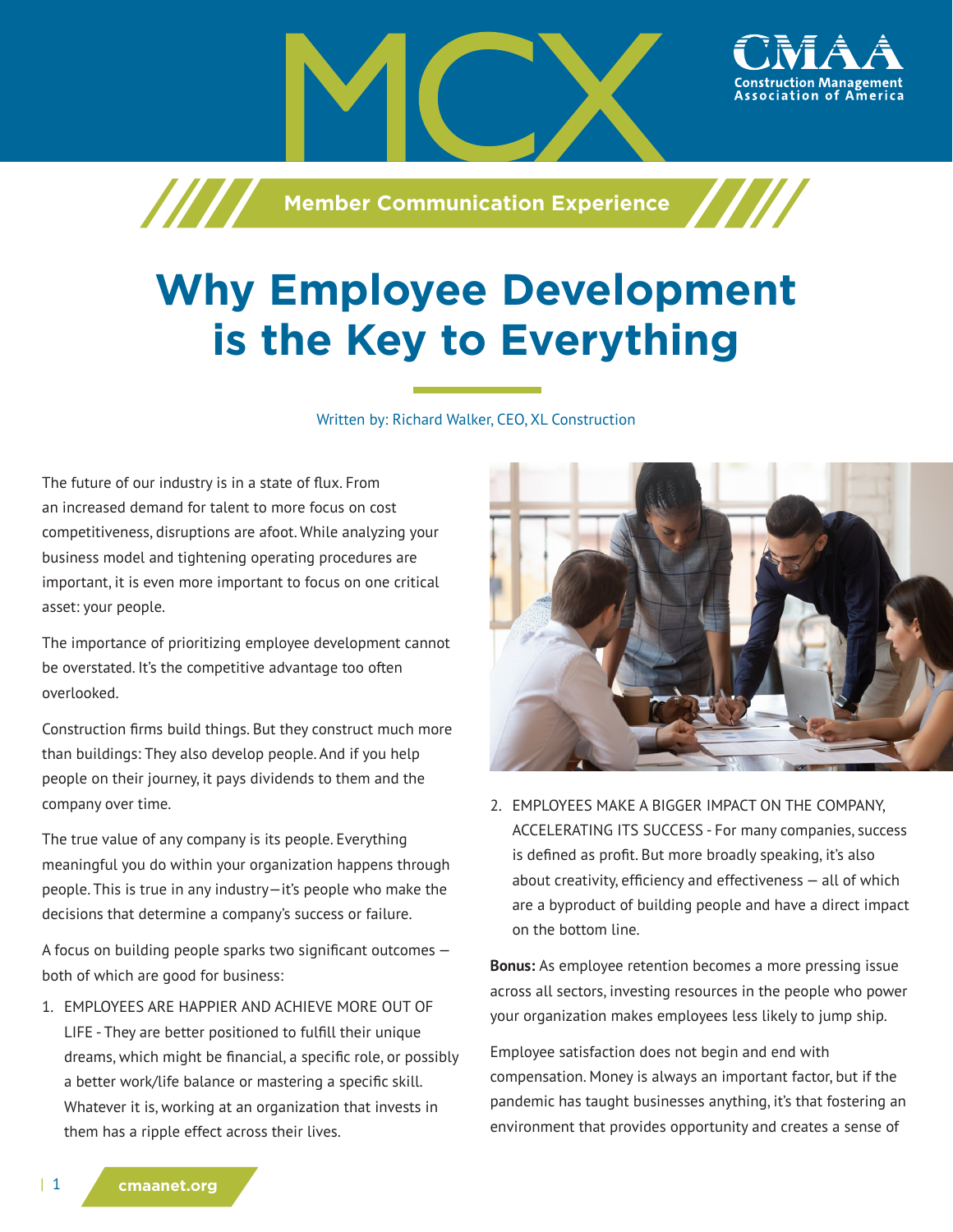belonging, pride, and respect amongst employees is often far more important.

777 T

Ask yourself: Are you creating a desirable workplace? Is it the kind of workplace you would want to operate in? What are you getting right? What are you getting wrong? What is falling through the cracks? It's easy to talk a big game, but if the dayto-day reality doesn't align, employee output will suffer — or they'll just leave.

It's never one-size-fits-all, but here are some employee-first initiatives to enhance and amplify your employee development practices:

*Education and Training:* Solid education and training programs, either in-house or from outside resources, ensure employees have the best information and latest thinking for excelling at their jobs. Arming them with knowledge builds competence and confidence.

*Teaching Leadership and "Soft Skills":* As employees climb the ranks, their need for technical skill sets diminish and the need to hire, lead, and develop the people they manage increases. Leadership workshops, as well as self-awareness and communication training, empowers employees to build stronger, more effective, trusting, and reliable relationships that help the organization thrive. For this group on the rise, it's now their turn to take the torch and begin building people.

*Long-Term Management Succession Plan:* There is no substitute for experience in companies plotting their success going forward, and employees groomed for long tenures play a large role in keeping an organization at the forefront of the industry. This initiative gives organizations a roadmap for grooming its future leaders early and often.

*Coaching and Mentoring:* Traditional mentoring programs don't have a great track record. A better approach is a combination of structured coaching and organic mentoring. Consider assigning a coach who provides feedback on areas for development, as well as strengths to exercise. This produces better results than traditional performance reviews. Organic mentoring, develops naturally between two people, one of whom is usually more senior or more experienced and provides career guidance over time. But those pairings are two-directional: the mentee can and should find ways of adding value for the mentor, even if it's through simple acts, like sharing articles of interest.

*Non-linear Career Path:* Diversity — of all varieties — is a key driver of organizational success. This includes seeking out experiences that provide a different perspective, as well as building new skills. Non-linear career paths allow employees to develop in-depth expertise beyond those which result from the most direct path on an organizational chart. The more exposure to other aspects of the business, the better. Experiential assignments that provide more focused, shortterm learning opportunities are also critical. This may include leading an initiative or serving on a working group to tackle an issue beyond an individual's role. An employee who can operate from multiple perspectives can be more impactful, and that ability is critical for those seeking senior leadership positions.

*Diversity Equity and Inclusion (DEI):* This is a big buzz phrase these days and rightly so. But it's about a lot more than ticking boxes and meeting diversity quotas. The goal should be to create and maintain a workforce that best reflects the communities in which the company operates and to mine for the best current and under-developed talent in the marketplace — which makes employee development programs all the more crucial.

*Company Purpose:* All construction firms want to be known for building great buildings, but to what end? What is the company's goal, beyond building structures? How is it striving to make the lives of its employees, partners, clients, and community better? Staying mindful of a worthwhile purpose, what you stand for, is a great way to foster a sense of pride in the company and its work.

While it is the responsibility of the company and its senior leadership to lay this foundation, building people is not just the responsibility of the company. It is the responsibility of people at every level within the organization and requires participation by individuals who want to invest in themselves. Ask your employees to be equal partners in their own development by embracing these habits and mindsets:

**Read:** Read, read, and then read some more! (Or listen, if that's more your thing.) Actively thinking about things on a broad and deep scale is at the center of individual growth and development — not just in your personal life, but as a valuable employee. Acquiring knowledge and awareness breeds excellence, and it doesn't all happen from 9-to-5.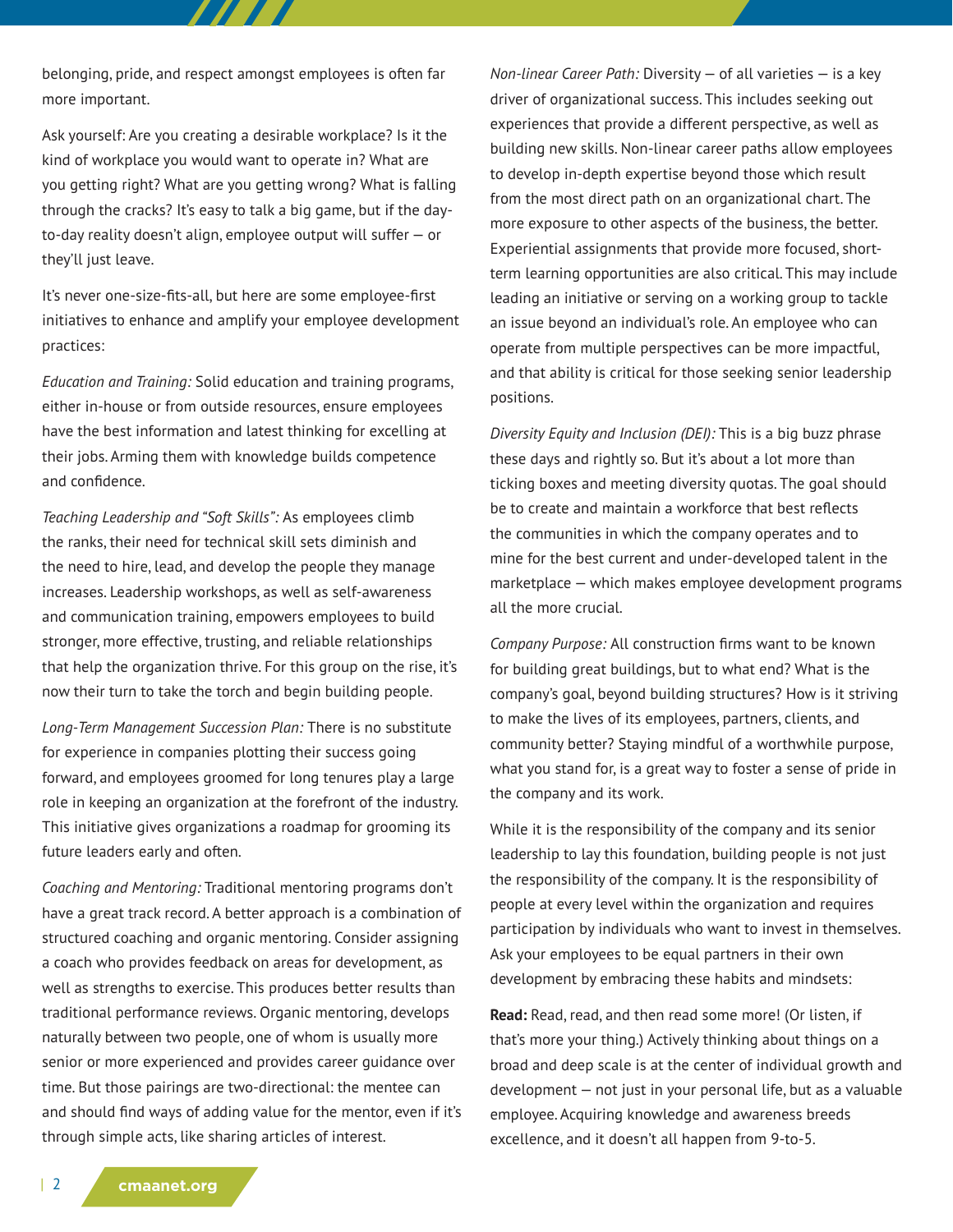**Focus:** "Be present" is a phrase often ignored in the workplace. Focus on making yourself better in what you're doing right now, without worrying about how you will get promoted. Be fully present in your mindset and execution, and the next phase will organically come into focus in time.

**Have Patience:** Nothing great is built overnight — including you. Take the time to achieve the skills and competencies needed at your current level. If you don't, those deficiencies will come back to bite you later in your career. Remember: this is a marathon, not a sprint. Give yourself the time and space you need to arrive at each project and role in the best way possible.

**Know What You Want:** Your career is about more than a title. Get clear on what you truly want your days to look like: Is it more technical? More of a management role? Success is driven by staying aligned with what works for you. Knowing what you want and staying true to it gives you the best shot of loving what you do every day.

Any company is only as good as the people that power it. That takes mindful, ongoing investment from both the company and the individual employees. How does your firm stack up? Do you build your people as well as your structures?  $\mathcal{L}$